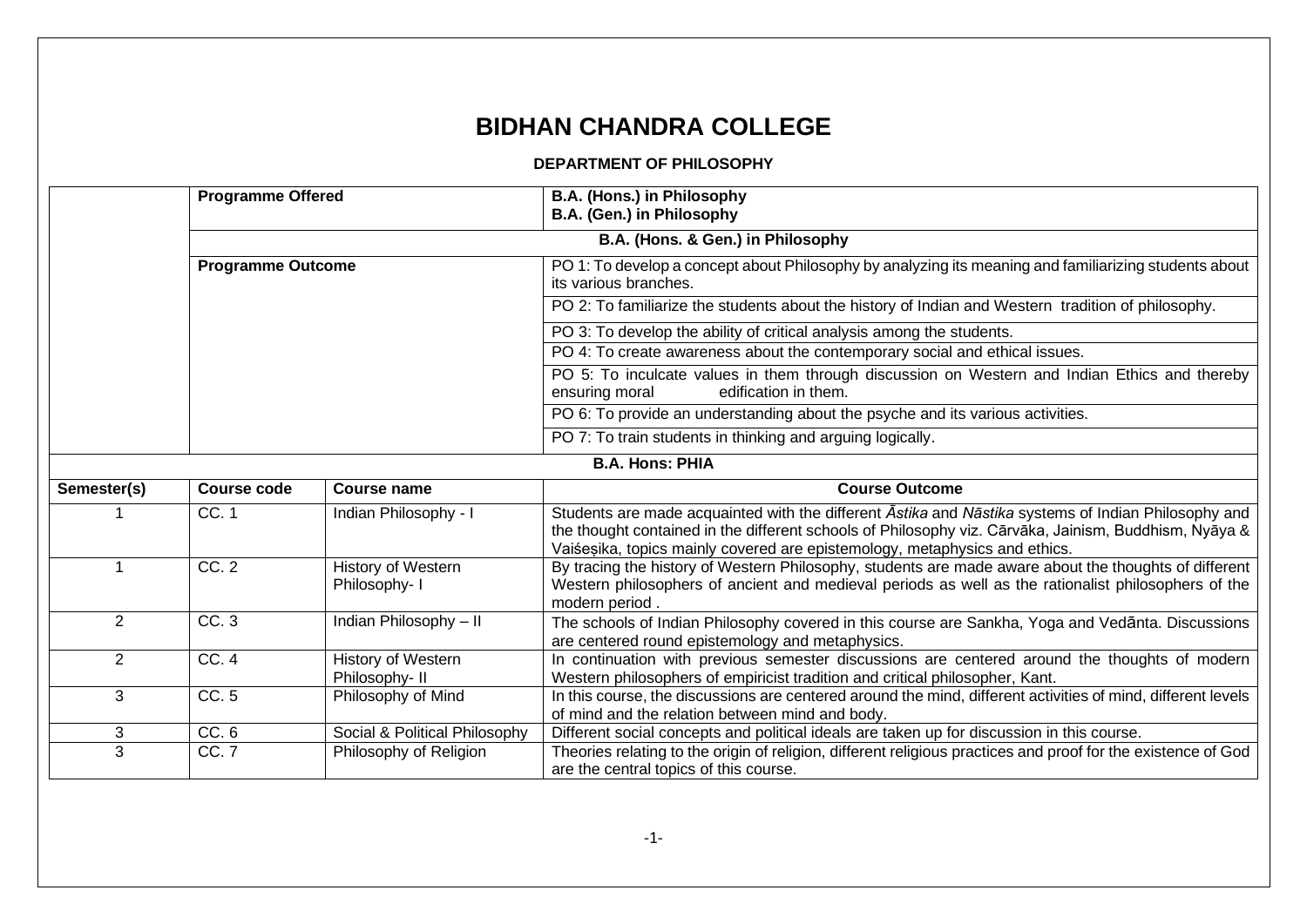| 4     | CC.8              | Western Logic - I                                            | Introducing the different concepts of traditional Deductive and Inductive logic and thereby training<br>students to reason validly or maximize the probability of an argument are the objectives of the course.                                                                                                     |
|-------|-------------------|--------------------------------------------------------------|---------------------------------------------------------------------------------------------------------------------------------------------------------------------------------------------------------------------------------------------------------------------------------------------------------------------|
| 4     | CC.9              | Western Logic - II                                           | Introducing the different concepts of symbolic logic and training to determine the attributes of<br>symbolized formulae or sentences, to prove validity or invalidity of arguments. Along with propositional<br>logic, quantified or predicate logic is also introduced herein.                                     |
| 4     | CC. 10            | Epistemology & Metaphysics<br>(Western)                      | It develops an analytical and critical bend of mind among students through discussions on important<br>topics on Western Epistemology and Metaphysics, nature, sources and limits of knowledge, theories<br>on sources of knowledge, debates between realism and idealism etc.                                      |
| 5     | CC. 11            | Nyāya logic & Epistemology-                                  | Different concepts of Nyaya logic and Epistemology are analytically discussed on the basis of analysis<br>of the Classical text: Annambhatta, Tarkasamgraha with Dipika. Concepts analyzed are, Pramā,<br>Pramāņa, Karana, Pratyakṣa etc.                                                                           |
| 5     | CC. 12            | Ethics (Indian)                                              | Concepts of Indian ethics as upheld by the Bhagavat Geeta and the different schools of Indian<br>philosophy, like Bauddha, Jaina, Mimamsa are discussed here. The objective is to morally elevate and<br>direct students towards the path of enlightenment.                                                         |
| 6     | CC.13             | Nyāya logic & Epistemology-<br>Ш                             | In continuation with the previous semester, Anumāna, Sabda Arthapatti, Prāmānyvāda are explored<br>here from the Classical text: Annambhatta, Tarkasamgraha with Dipika. The objective of this course is<br>to develop the ability of analytical and critical appraisal.                                            |
| 6     | CC.14             | Ethics (Western)                                             | This course develops an insight into different branches of Western ethics, the object of moral<br>judgements, theories on the standards of morality and that of punishment. The objective is to create<br>the ability to appraise and decide the righteous conduct.                                                 |
| 5     | DSE. A (1)        | 1: Western Logic - 1                                         | Training in variants of Symbolic logic, like, Conditional proof, Indirect proof, Truth tree, Existential<br>method, Set theory, is given in this course to sharpen the ability to reason methodically. and correctly                                                                                                |
| 5     | <b>DSE. B(1)</b>  | An Enquiry Concerning<br>Human Understanding -<br>Hume       | An analysis of the classical text by David Hume is undertaken, which develops an understanding of his<br>philosophy of consistent empiricism                                                                                                                                                                        |
| 6     | DSE. $A(2)$       | 2: Applied Ethics                                            | Through discussion of some contemporary ethical issues like Euthanasia Animal killing, Suicide,<br>Terrorism, Human rights, discriminations, environmental ethics etc., develops a general awareness<br>and sensitivity among students                                                                              |
| 6     | <b>DSE. B (2)</b> | 4: M.K. Gandhi                                               | Students are made aware about the philosophy of Mahatma Gandhi and the social reforms undertaken<br>by him.                                                                                                                                                                                                         |
| 3 & 5 | SEC. A            | 1: Logical reasoning and<br>application: Indian &<br>Western | The course guide application of logical reasoning, from both Indian and Western perspectives, in day<br>to day life and legal proceedings.                                                                                                                                                                          |
| 4 & 6 | SEC. B            | 2: Philosophy of Human<br><b>Rights</b>                      | The course undertakes a study into the history of origin of human rights, an analysis of its concepts, its<br>relation to other rights and its protection in the Indian Constitution. This course aims at creating<br>enlightened citizens who are aware of his rights as well as duties towards others and nation. |